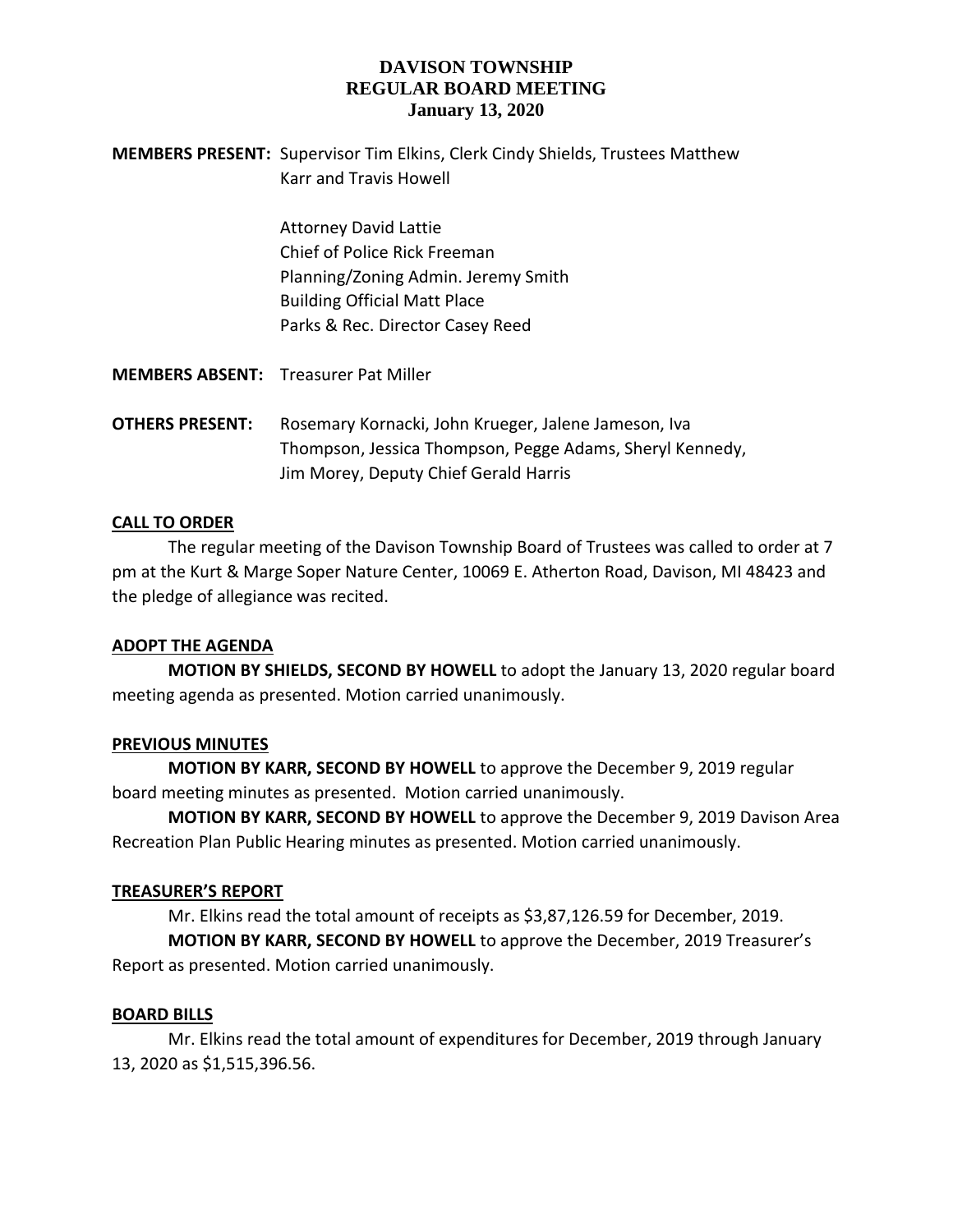**MOTION BY KARR, SECOND BY HOWELL** to approve payment of board bills as presented. Roll call: Yes- Shields, Elkins, Karr, Howell. Motion carried.

### **PUBLIC COMMENT**

The public comment period was opened at 7:03 pm and there were no comments.

### **UNFINISHED BUSINESS**

None

## **NEW BUSINESS**

## **Jessica Thompson-SOS MI Collegiate & SATF Presentation**

Ms. Thompson gave a brief presentation about the function of the Collegiate Student Task Force and possible changes to the voting process that may increase student participation which were recommended to Secretary of State, Jocelyn Benson.

## **Representative Kennedy Tribute Presentation to Soper's**

Representative Kennedy read a tribute to the Soper's for their dedication to the Davison community. This tribute was signed by herself, as well as Governor Gretchen Whitmer.

## **Set Public Hearing for Amended Development Plan & Tax Increment Finance Plan**

Mr. Elkins stated the Amended Development Plan & Tax Increment Finance Plan for the DDA has been accepted by the DDA Board and a public hearing to adopt the plan needs to be set. He suggested February 10, 2020 at 7 pm.

**MOTION BY SHEILDS, SECOND BY HOWELL** to set the Public Hearing for the Amended Development Plan & Tax Increment Finance Plan for February 10, 2020 at 7 pm. Motion carried unanimously.

# **Approve Special Assessment Roll Correction**

Mr. Elkins explained that parcel 05-36-200-007 was classified as having 71 lots as a mobile home park. The parcel is actually a campground and should be classified as 1 improved unit for Police and Fire Special assessments. The correction is to remove all but 1 Police Special Assessment and Fire Special Assessment from the parcel.

**MOTION BY SHIELDS, SECOND BY HOWELL** to approve the January 13, 2020 Special Assessment Correction as presented. Roll call: Yes- Elkins, Karr, Howell, Shields. Motion carried.

### **Resolution 2020-1 Davison Area Recreation Plan**

Mr. Elkins stated the Davison Area Recreation Plan was presented at a Public Hearing on December 9, 2019, by the City of Davison, Richfield Township, Davison Township and Davison Community Schools. Adoption of tonight's resolution allows participation in state grant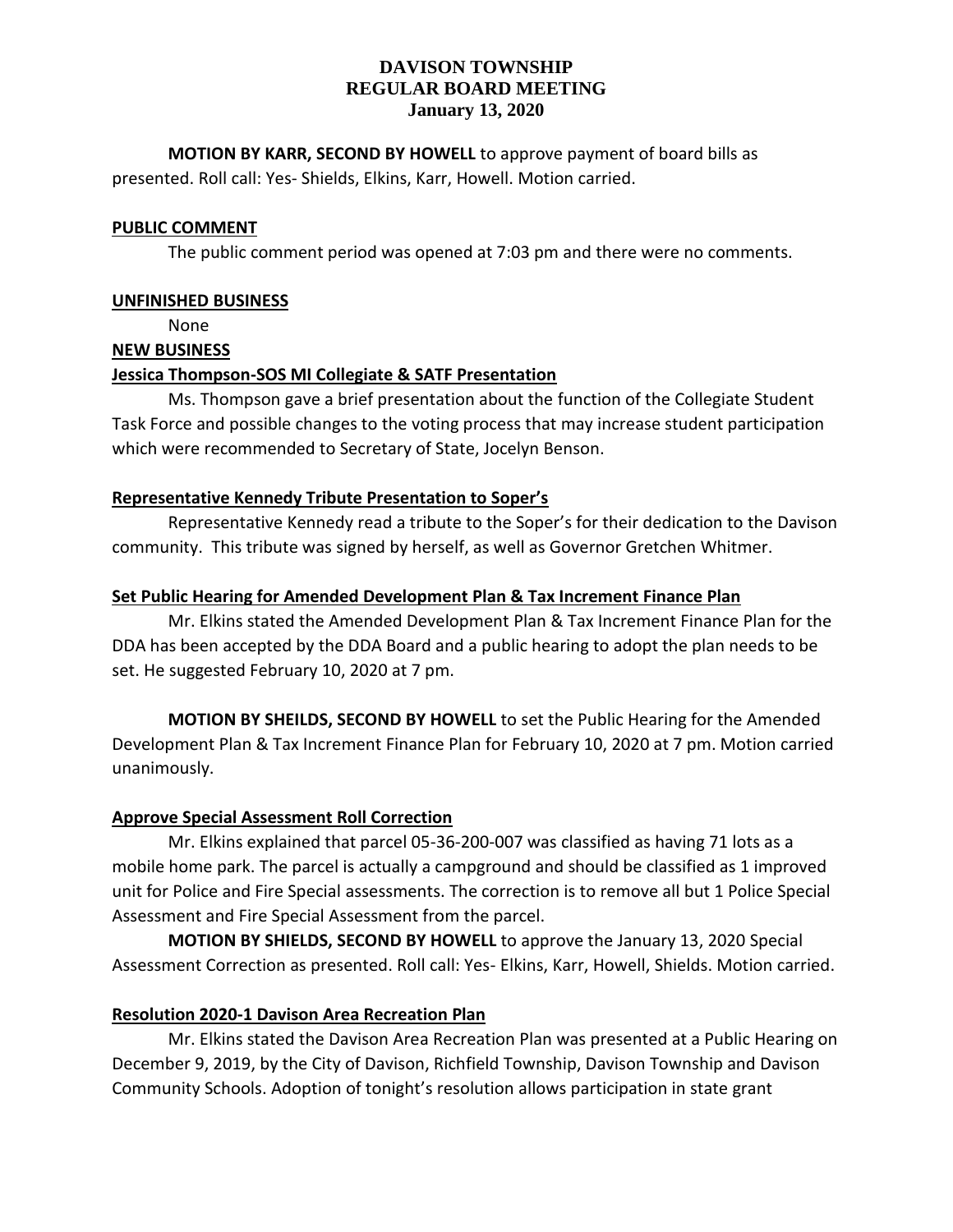programs to implement desired actions for improvements and maintenance of recreation facilities during the period of 2020-2024. The Davison Area Recreation Plan outlines these goals and objectives specific to each participating municipality.

**MOTION BY KARR, SECOND BY HOWELL** to approve Resolution 2020-1 Davison Area Recreation Plan as presented. Roll call: Yes-Karr, Howell, Shields, Elkins. Motion carried.

## **Davison Township Park Ordinance 60-5**

Ms. Reed explained that she and Clerk Shields reviewed the park ordinance and streamlined several sections of the ordinance to eliminate redundancy. The only significant addition to the ordinance is language pertaining to e-cigarettes, vaping, marijuana and marijuana products.

**MOTION BY HOWELL, SECOND BY SHIELDS** to approve Davison Township Park Ordinance 60-5 as presented. Roll call: Yes- Howell, Shields, Elkins, Karr. Motion carried.

### **Case #16-RZ-92**

Mr. Smith stated that the Planning Commission approved the request on January 8, 2020 and is recommending approval to the Township Board for the rezoning of 8045 Court Street from RU-1(Residential Urban Single Family) to GC (General Commercial). There were questions and discussion regarding current zoning of the surrounding parcels and what is in the Master Plan.

**MOTION BY KARR, SECOND BY HOWELL** to approve Case #16-RZ-92 as presented. Roll call: Yes- Shields, Elkins, Karr, Howell. Motion carried.

# **Budget Amendments**

Mr. Elkins requested to remove the Police Proposed Amendments, discussed the Water & Sewer Proposed Amendments for the SAW Grant and a sewer line issue on Lapeer Road, the addition for the Cemetery Signs, the addition of the Fire Special Assessment revenue, the Health Care Increase, Halls & Ground for the Veterans Park and snow removal, and the Dog Park dirt hill issue. He requested removing the Building Repair/Maintenance, Professional Fee and Matt Karr asked to remove the 180<sup>th</sup> Anniversary line amendments from the Proposed Budget Amendments.

**MOTION BY SHIELDS, SECOND BY KARR** to approve the Cemetery Proposed Budget amendment in the amount of \$21,000 for signs. Roll call: Yes-Elkins, Karr, Howell, Shields. Motion carried.

**MOTION BY SHIELDS, SECOND BY HOWELL** to approve the Water & Sewer Proposed Budget amendment in the amount of \$55,283.97. Roll call: Yes-Karr, Howell, Shields, Elkins. Motion carried.